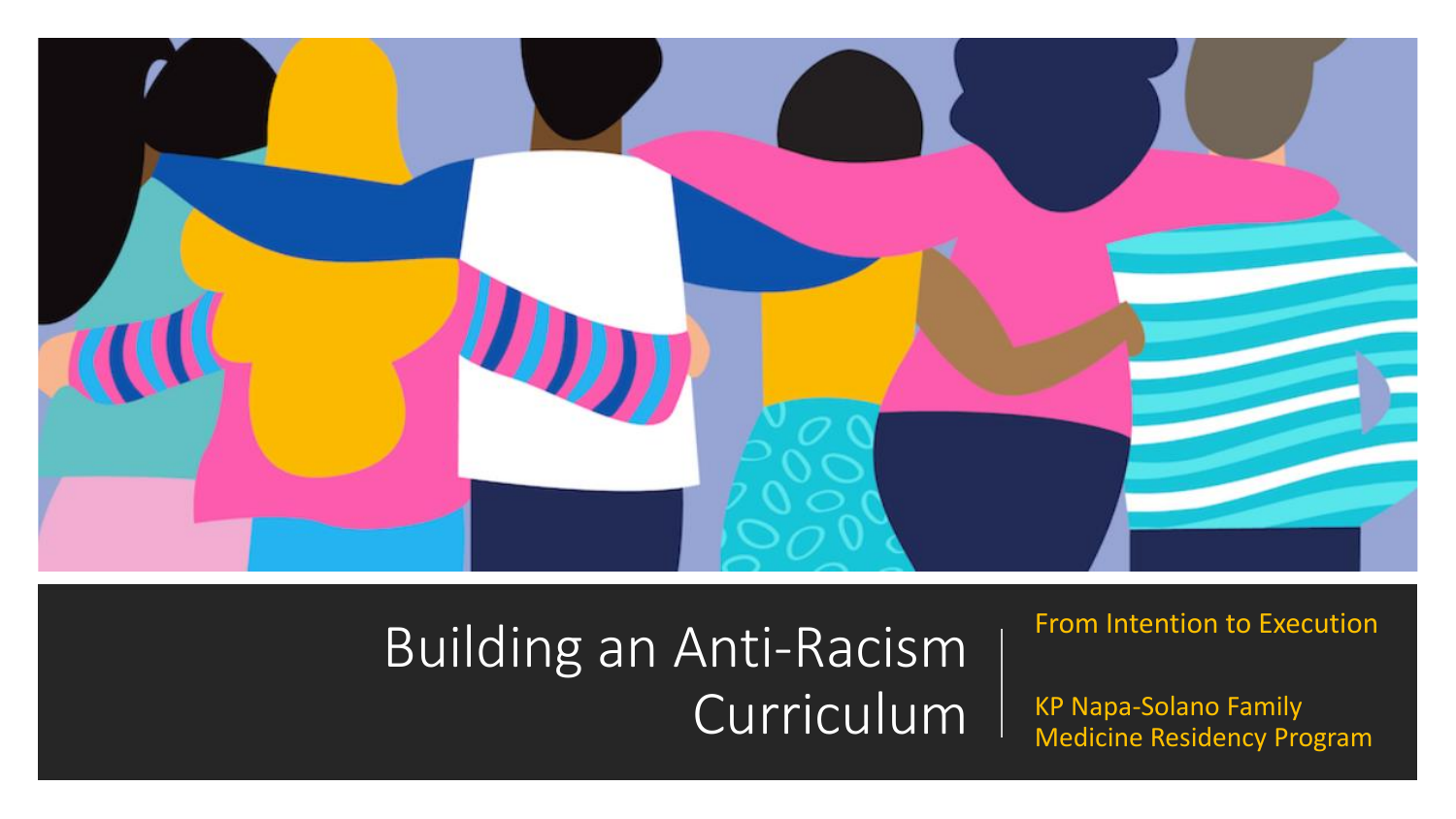NSER PERMANEWS Family Medicine Residency

**"We are firmly committed to diversity and inclusion in our residency program and in our work to create a workforce that mirrors the communities we serve. Our commitment to inclusion includes race, gender, age, religion, identity, and experience. We believe diversity drives innovation, creates stronger teams, and leads to better medical outcomes."**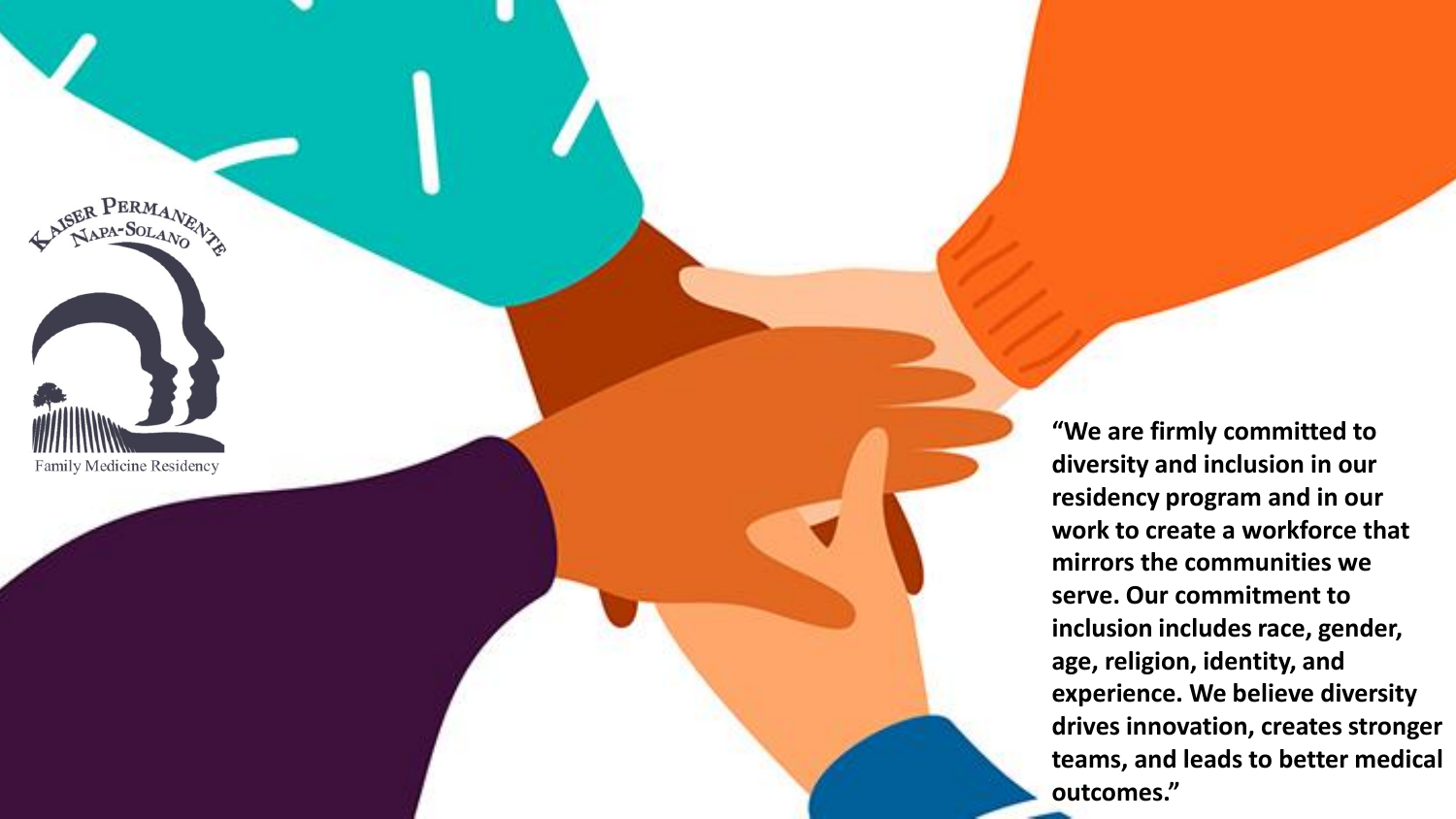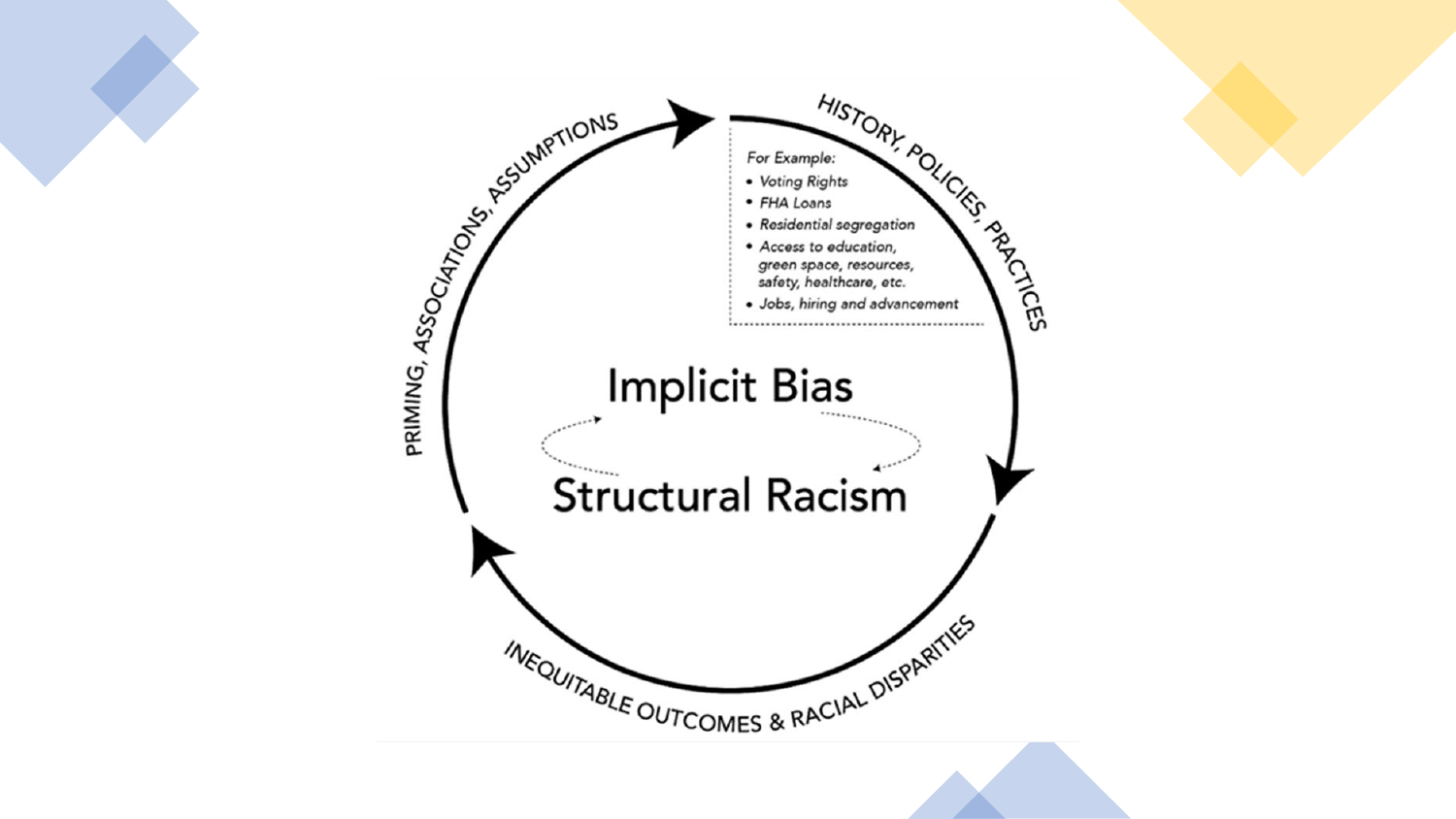# Timeline of events: Implicit Bias

- 2017:
	- Limited faculty training
	- Needs assessment
- 2018:
	- Resident Diversity, Equity, and Inclusion (DEI) workshops
	- Holistic approach to residency interview process
- 2019:
	- Resident Diversity Council formation

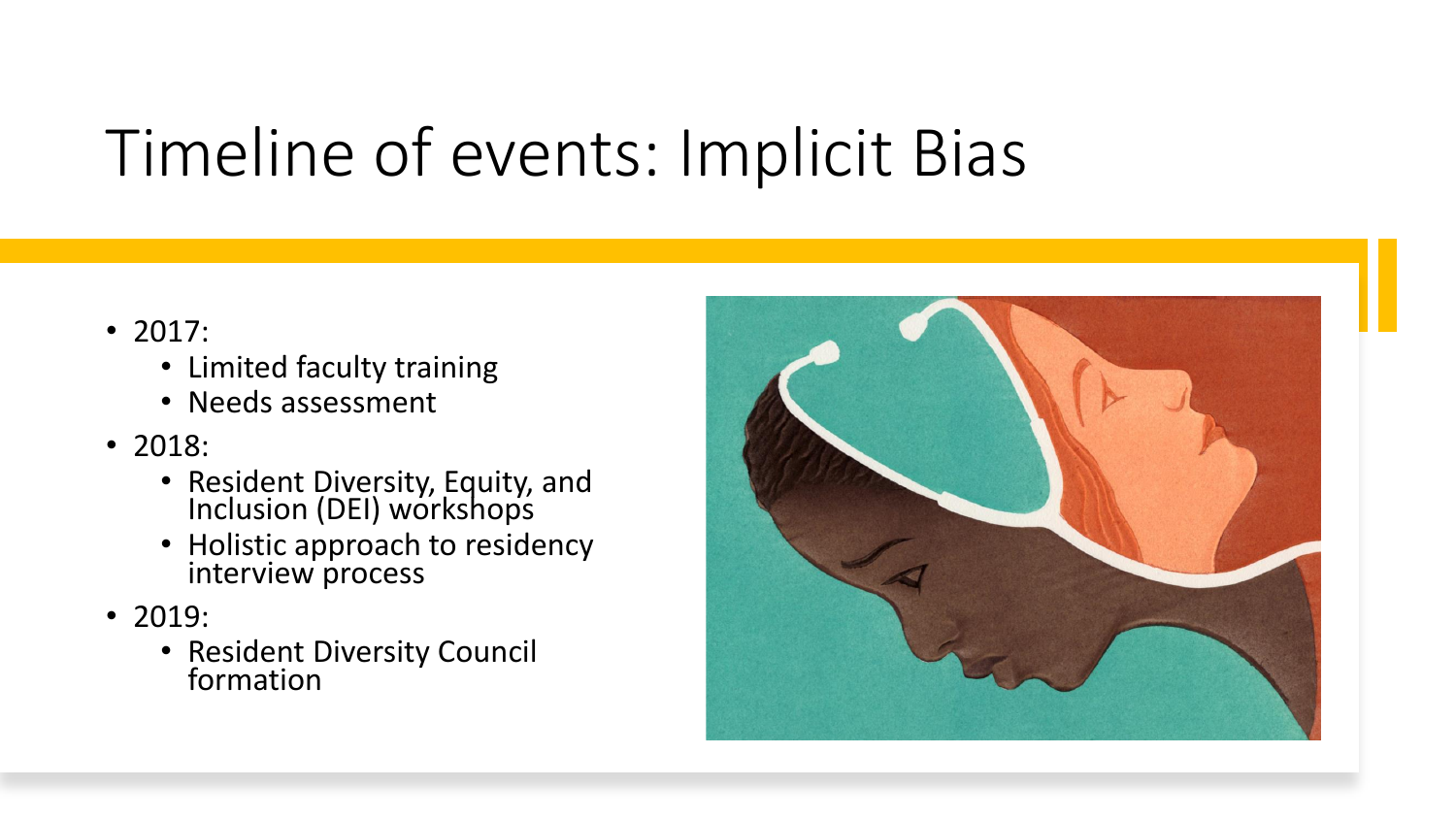## Time of events: Implicit Bias and Anti-Racism/Oppression



#### 2020:

- Faculty commitment to completing UCSF DEI Champion Training
- Racial reckoning and renewed social justice efforts
- Racial and social justice lunchtime discussions (Resident led)
- Anti-racism commitment to entire curriculum (Program Evaluation Committee))
- Expansion of racial and social justice committee involvement in interview process
- Residency mission statement revisited
- Joint resident-faculty Diversity, Equity, Inclusion, and Anti-racism/Oppression (DEIA) workshop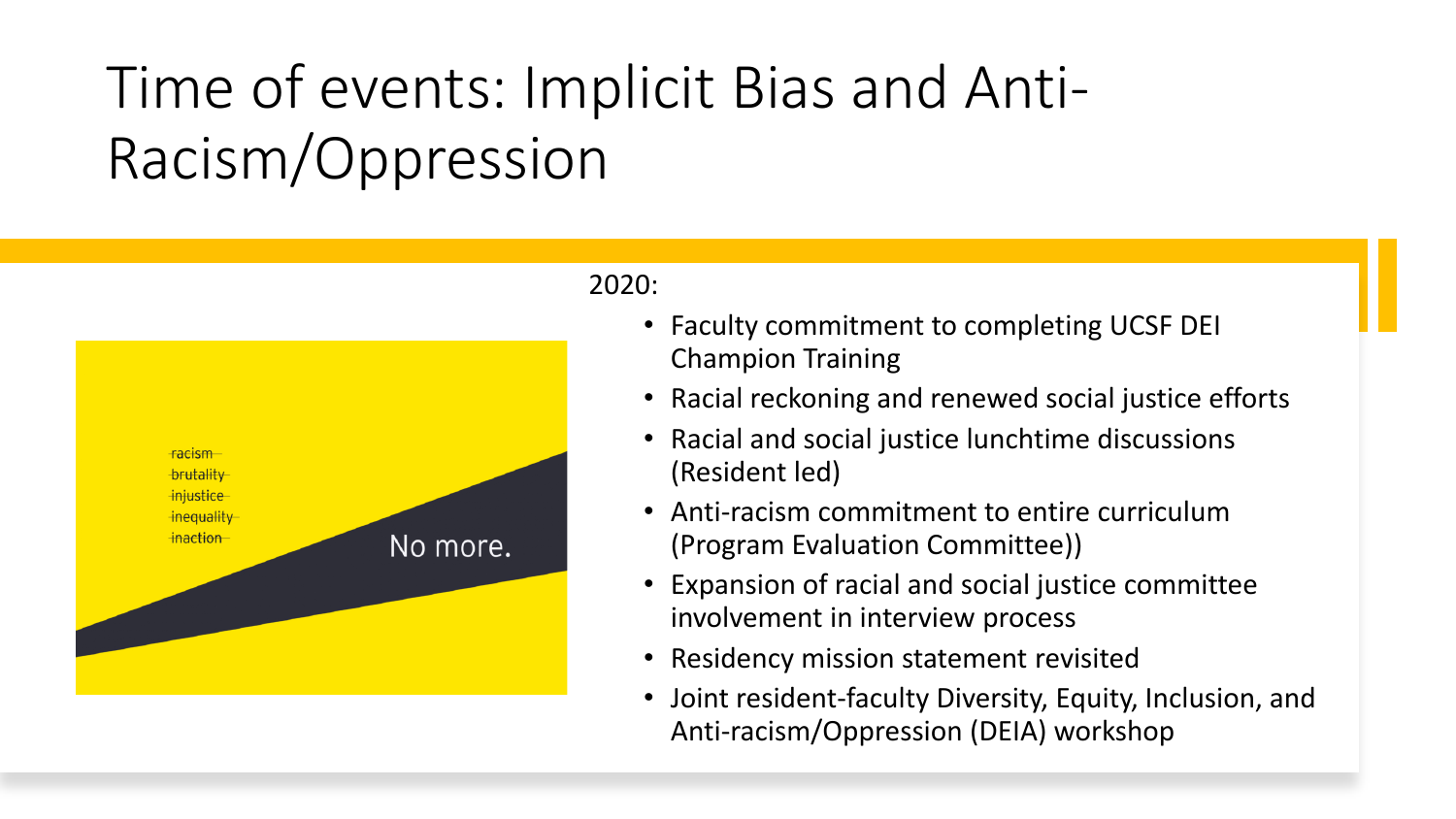## Timeline of events:

2021

- DEIA Faculty Series with outside expert content consultant
- Underrepresented in Medicine mentor training and implementation
- ERASE Training (Addressing microaggressions in the clinical setting)
- Application of social justice principles to entire application review/interview process
- Resident Diversity Council Mentorship focus
- Alliance of Independent Academic Medical Centers National Initiative - Justice, Equity, Diversity, and Inclusion
	- DEIA Toolkit to implement work in various educational and clinical settings
	- Evaluation of DEIA work
	- Equitable feedback processes
	- Mentorship opportunities for those underrepresented in medicine

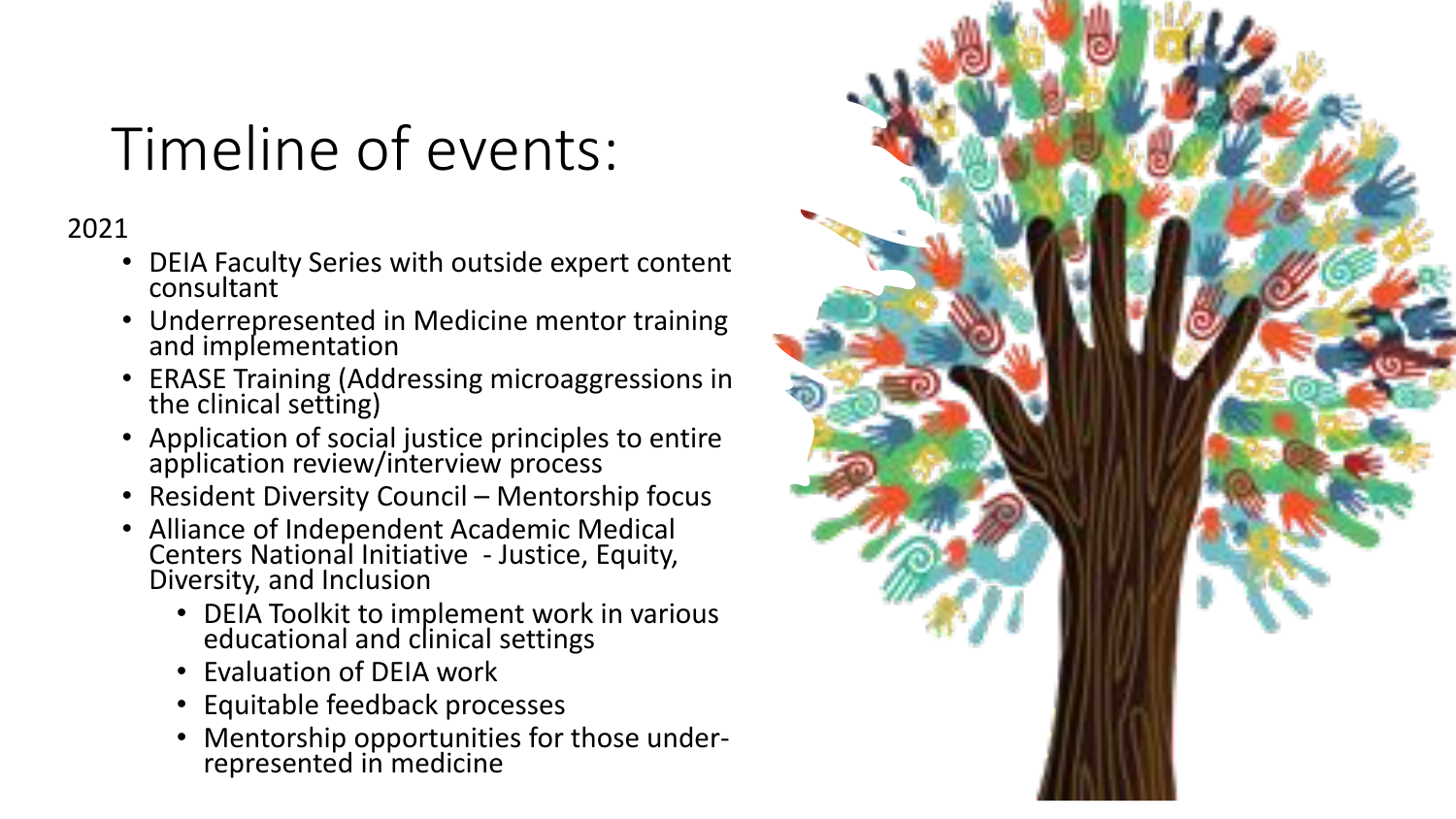## IBAR Resident Workshops

### **2020-2021: - Change of curriculum to Implicit Bias and Anti-Racism**

- Incoming interns: Introduction to implicit bias and anti-racism curriculum
- Session 1: Historical legacy of structural racism and oppression
- Session 2: Racism vs Race in Medicine
- Session 3: Racial caucusing/Having conversations about race
- Session 4: Becoming antiracist: a personal journey for lasting change
- *Joint Resident/Faculty session*: Mitigating unconscious bias starts with the self
- *Bonus Session*: Obstetrical and Social Justice

### **2021-2022:**

- Incoming interns: Introduction to implicit bias and anti-racism curriculum
- Session 1: Creating an equitable learning environment and mitigating implicit bias in teaching
- Session 2: Creating equitable curriculum/presentations
- Session 3: Creating equitable patient encounters
- Session 4: Combatting imposter syndrome
- *Bonus session*: Belly of the Beast documentary viewing and discussion